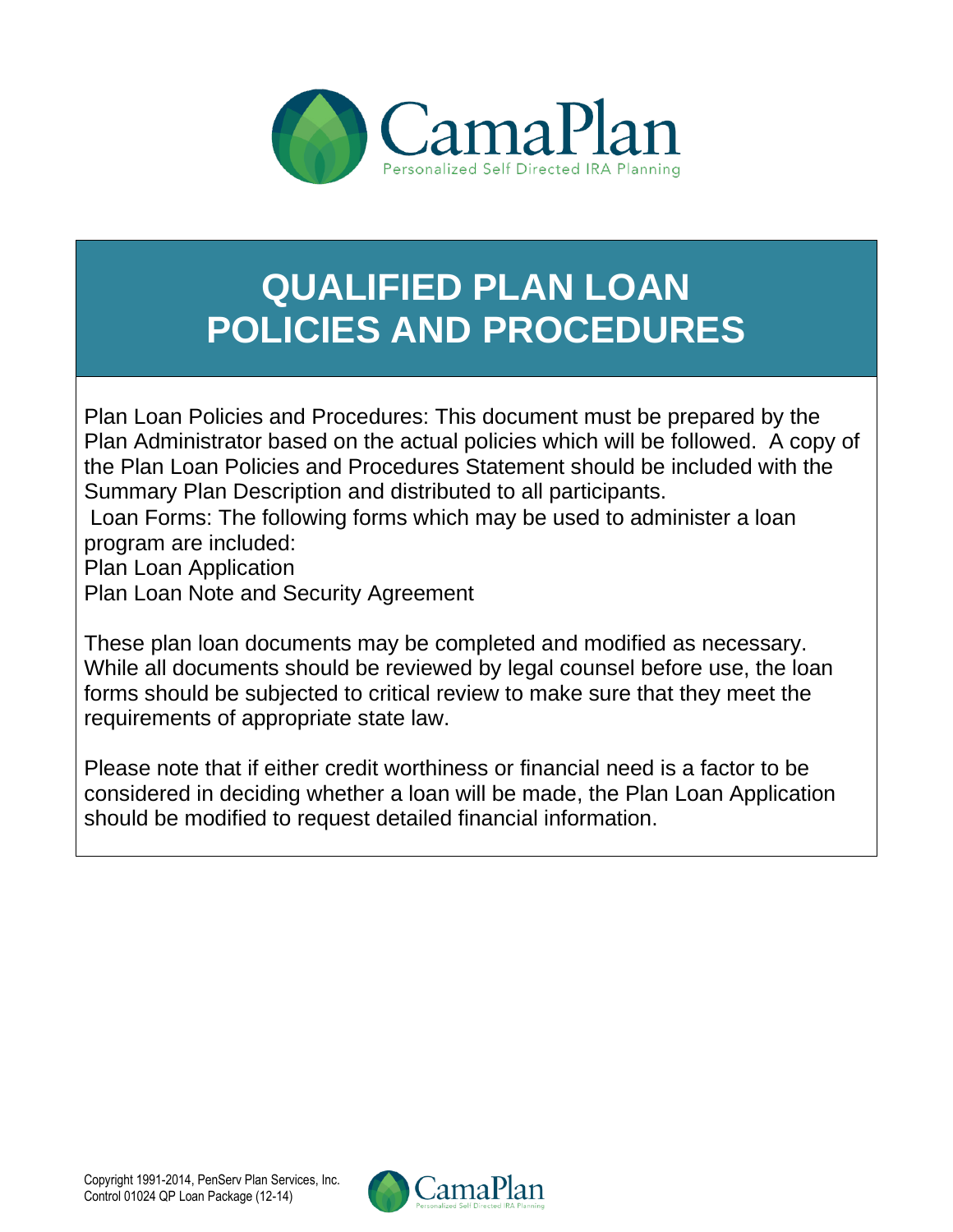| Employer<br>Information                  | <b>Part 1: GENERAL PLAN INFORMATION</b><br><b>Employer Name:</b><br>Address:<br>Phone:                                                                                                                                                                                                                                                                                                                                                                                                                                                                                                                                                                                                                                                                                                                                                                                                            |
|------------------------------------------|---------------------------------------------------------------------------------------------------------------------------------------------------------------------------------------------------------------------------------------------------------------------------------------------------------------------------------------------------------------------------------------------------------------------------------------------------------------------------------------------------------------------------------------------------------------------------------------------------------------------------------------------------------------------------------------------------------------------------------------------------------------------------------------------------------------------------------------------------------------------------------------------------|
|                                          |                                                                                                                                                                                                                                                                                                                                                                                                                                                                                                                                                                                                                                                                                                                                                                                                                                                                                                   |
|                                          |                                                                                                                                                                                                                                                                                                                                                                                                                                                                                                                                                                                                                                                                                                                                                                                                                                                                                                   |
|                                          |                                                                                                                                                                                                                                                                                                                                                                                                                                                                                                                                                                                                                                                                                                                                                                                                                                                                                                   |
|                                          |                                                                                                                                                                                                                                                                                                                                                                                                                                                                                                                                                                                                                                                                                                                                                                                                                                                                                                   |
|                                          | <b>Employer Identification Number:</b>                                                                                                                                                                                                                                                                                                                                                                                                                                                                                                                                                                                                                                                                                                                                                                                                                                                            |
|                                          | Plan Name:                                                                                                                                                                                                                                                                                                                                                                                                                                                                                                                                                                                                                                                                                                                                                                                                                                                                                        |
|                                          | Name of Plan Administrator:                                                                                                                                                                                                                                                                                                                                                                                                                                                                                                                                                                                                                                                                                                                                                                                                                                                                       |
| Plan                                     | Address:                                                                                                                                                                                                                                                                                                                                                                                                                                                                                                                                                                                                                                                                                                                                                                                                                                                                                          |
| Information                              | Phone:                                                                                                                                                                                                                                                                                                                                                                                                                                                                                                                                                                                                                                                                                                                                                                                                                                                                                            |
|                                          | <b>Contact Person:</b>                                                                                                                                                                                                                                                                                                                                                                                                                                                                                                                                                                                                                                                                                                                                                                                                                                                                            |
|                                          | Email:                                                                                                                                                                                                                                                                                                                                                                                                                                                                                                                                                                                                                                                                                                                                                                                                                                                                                            |
|                                          | <b>Part 2: ELIGIBILITY FOR LOANS</b>                                                                                                                                                                                                                                                                                                                                                                                                                                                                                                                                                                                                                                                                                                                                                                                                                                                              |
| (a) Beneficiaries;<br>transfer accounts. | Each person who is a party-in-interest with respect to the Plan and Trust as defined in '3(14) of ERISA<br>is eligible to receive a participant loan. This includes active participants, and:<br>(b) Former Participants; or<br>(c) Employees who have not met eligibility requirements to enter the plan but have rollover and/or<br>Loans will be made without regard to race, color, religion, sex, age, or national origin.<br>Participants are permitted to have outstanding loans.<br><b>Part 3: LOAN APPLICATION PROCEDURE</b><br>Any person who is a party-in-interest with respect to the Plan and Trust may apply for a loan (subject<br>to restriction in Part II above) by completing and submitting a loan application to the Plan Administrator<br>on a form available from the Plan Administrator. The Plan Administrator will review the loan application                         |
|                                          | and return it to the individual if it has not been properly completed.<br>Once the loan application is completed, the plan administrator will review the application and<br>determine whether the individual satisfies the participant loan criteria. If the individual meets the<br>criteria, the loan will be approved. If the criteria are not met, the loan will be denied, and the Plan<br>Administrator will notify the individual in writing of the denial and the reasons for such denial.<br><b>Part 4: BASIS ON WHICH LOANS WILL BE GRANTED OR DENIED</b><br>Loans will be made to all eligible participants and beneficiaries on a reasonably equivalent basis. In<br>making loans, consideration will be given only to those factors which would be considered in a normal<br>commercial setting by an entity in the business of making similar types of loans. The following factors |

| . . | <u>oroan wormmoc</u>    |
|-----|-------------------------|
|     | Financial Need          |
|     | $\Box$ Other (specify): |

Copyright 1991-2021, PenServ Plan Services, Inc. Control 01024 QP Loan Package (1-21)

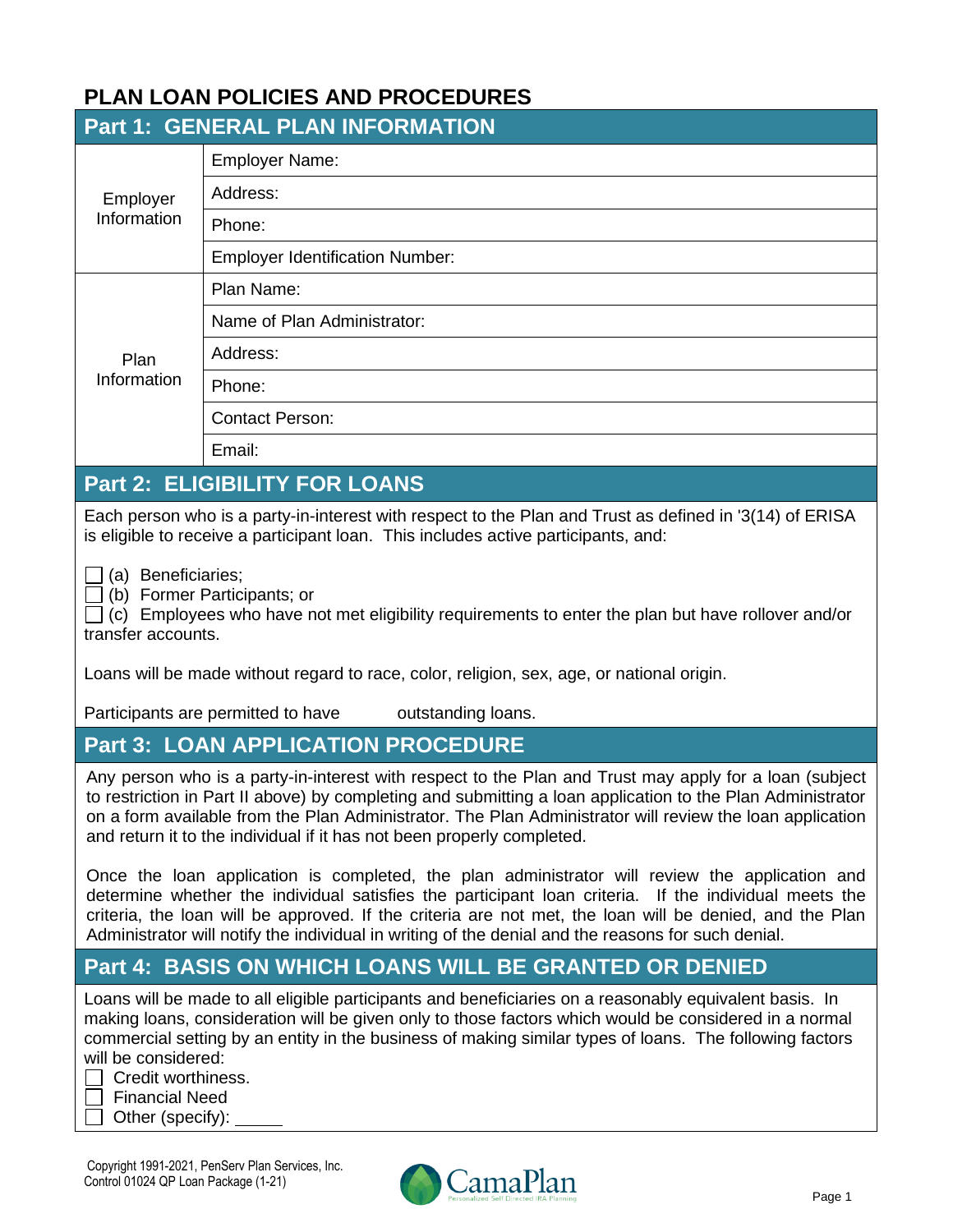| <b>Part 5: LOAN TERMS</b>    |                                                                                                                                                                                                                                                                                                                                                                                                                |  |  |  |  |
|------------------------------|----------------------------------------------------------------------------------------------------------------------------------------------------------------------------------------------------------------------------------------------------------------------------------------------------------------------------------------------------------------------------------------------------------------|--|--|--|--|
| Minimum                      | Select One of the following:                                                                                                                                                                                                                                                                                                                                                                                   |  |  |  |  |
| Amount of                    | Each loan shall be for a minimum amount of $\$ (may not exceed \$1,000).                                                                                                                                                                                                                                                                                                                                       |  |  |  |  |
| Loan                         | Not Applicable. There is no minimum loan amount.                                                                                                                                                                                                                                                                                                                                                               |  |  |  |  |
|                              | Generally, if no other plan loans exist (including a defaulted loan), a participant may<br>borrow up to 1/2 of his or her vested account balance, not to exceed \$50,000. The<br>following chart outlines how this maximum limit works:<br><b>Vested Account Balance</b><br><b>Maximum Loan Amount</b>                                                                                                         |  |  |  |  |
|                              | Less than \$100,000<br>50% of vested account balance<br>Over \$100,000<br>\$50,000                                                                                                                                                                                                                                                                                                                             |  |  |  |  |
|                              | However, if the borrower has an outstanding balance on one or more other loans from<br>the plan, then the above limits are reduced by the sum of the outstanding loan<br>balances on the date the new loan is made.                                                                                                                                                                                            |  |  |  |  |
| Maximum<br>Amount of<br>Loan | In addition, to prevent borrowers from using "bridge loans," the \$50,000 limit must be<br>further reduced by the excess of:<br>The highest outstanding balance of all loans during the 1 year period ending on<br>the date of the loan, over                                                                                                                                                                  |  |  |  |  |
|                              | The outstanding balance of all loans (including any "defaulted loan" amounts,<br>plus accrued interest) from the plan on the date the loan is made.                                                                                                                                                                                                                                                            |  |  |  |  |
|                              | For example, a participant or beneficiary with a vested account balance of \$200,000<br>borrows \$30,000 from his plan on January 1, 2014. On November 1, 2014 he wishes<br>to borrow an additional amount without triggering a taxable distribution. On November<br>1, the outstanding loan balance is \$20,000. How much more can he borrow from the<br>plan? The answer is \$20,000, calculated as follows: |  |  |  |  |
|                              | $$50,000$ (loan limit) - (\$30,000 <sup>1</sup> - \$20,000 <sup>2</sup> ) - \$20,000 <sup>3</sup> = \$20,000                                                                                                                                                                                                                                                                                                   |  |  |  |  |
|                              | The Loan Worksheet (Exhibit A) may be used to compute your maximum loan<br>limitation.                                                                                                                                                                                                                                                                                                                         |  |  |  |  |
|                              | If multiple loans (2 or more) have been made during the one-year period, then the<br>highest outstanding balance will be determined as follows (choose one):                                                                                                                                                                                                                                                   |  |  |  |  |
|                              | General Rule: \$50,000 reduced by the highest outstanding aggregate loan balance<br>of all loans during the one-year period ending the day before the loans, and then<br>reduced by the outstanding balance on the date of the new loan; or                                                                                                                                                                    |  |  |  |  |
|                              | Alternative Rule: \$50,000 reduced by the single highest outstanding loan balance<br>during the one-year period                                                                                                                                                                                                                                                                                                |  |  |  |  |
|                              | For example, a participant borrowed \$30,000 in February 2017 which was fully repaid<br>in April 2017. In May 2017, the participant borrows the maximum of \$20,000 and<br>repays that loan in July 2017. In December 2017, the participant requests a third loan:                                                                                                                                             |  |  |  |  |

<sup>&</sup>lt;sup>1</sup> Highest outstanding loan balance during previous 12 months



<sup>2</sup> Loan balance on date new loan is desired

<sup>&</sup>lt;sup>3</sup> Loan balance on date new loan is desired.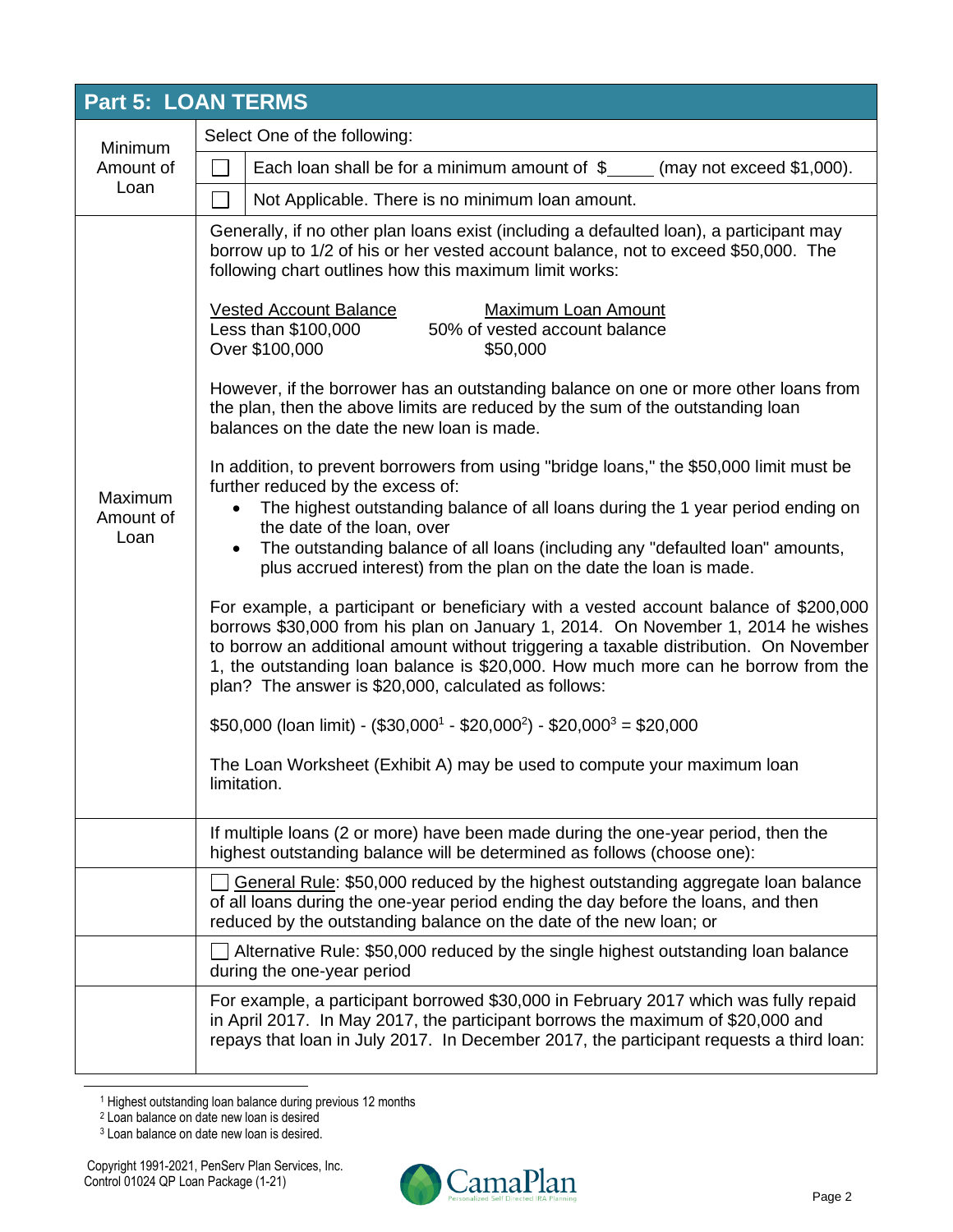|                                                                    | If Box 1 is checked, then no loan is available, because $$50,000$ - $$30,000$ - $$20,000 =$<br>\$0.                                       |                                                                                                                                                                                                                                                                                 |                                                                                                                                                                                                                                                                              |  |
|--------------------------------------------------------------------|-------------------------------------------------------------------------------------------------------------------------------------------|---------------------------------------------------------------------------------------------------------------------------------------------------------------------------------------------------------------------------------------------------------------------------------|------------------------------------------------------------------------------------------------------------------------------------------------------------------------------------------------------------------------------------------------------------------------------|--|
|                                                                    | If Box 2 is checked, an additional loan is permitted, because \$50,000 - \$30,000 (the<br>highest outstanding loan balance) = $$20,000$ . |                                                                                                                                                                                                                                                                                 |                                                                                                                                                                                                                                                                              |  |
| Maximum<br>Loan Term                                               |                                                                                                                                           |                                                                                                                                                                                                                                                                                 | Generally a plan loan must be paid within 5 years. However, a longer term is permitted<br>if the loan is made to acquire the borrower's principal residence. In such a case the<br>loan must be paid within:                                                                 |  |
|                                                                    |                                                                                                                                           |                                                                                                                                                                                                                                                                                 | 10 years                                                                                                                                                                                                                                                                     |  |
|                                                                    |                                                                                                                                           |                                                                                                                                                                                                                                                                                 | Other (Specify, must be a "reasonable" period of time):                                                                                                                                                                                                                      |  |
|                                                                    |                                                                                                                                           |                                                                                                                                                                                                                                                                                 | Loan payments must be made in level amortized payments and must be made at least<br>quarterly. The Plan Administrator may require that loan payments be made by payroll<br>deduction. Loan payments may be made (check all that apply):                                      |  |
| Repayment<br>Schedule                                              |                                                                                                                                           |                                                                                                                                                                                                                                                                                 | By Payroll deduction                                                                                                                                                                                                                                                         |  |
|                                                                    |                                                                                                                                           | $\blacksquare$                                                                                                                                                                                                                                                                  | <b>ACH</b>                                                                                                                                                                                                                                                                   |  |
|                                                                    |                                                                                                                                           |                                                                                                                                                                                                                                                                                 | By check to the Plan Administrator.                                                                                                                                                                                                                                          |  |
| Suspension                                                         |                                                                                                                                           |                                                                                                                                                                                                                                                                                 | During periods of military service, loan payments $\Box$ will $\Box$ will not be suspended<br>under this plan as permitted under section $414(u)(4)$ of the Code.                                                                                                            |  |
| of Loan<br>Payments                                                |                                                                                                                                           |                                                                                                                                                                                                                                                                                 | During any participant's leave of absence, as defined in section 72(p) of the Code, loan<br>payments $\Box$ will $\Box$ will not be suspended for a period not to exceed one year.                                                                                           |  |
| Security for<br>Loan<br>discretion, require additional collateral. |                                                                                                                                           | As security for the payment of the loan note, the Participant hereby grants the lesser of<br>a 50% security interest in the Participant's account balance, or the loan outstanding<br>principal balance(s), as collateral for the loan. The Plan Administrator may, in its sole |                                                                                                                                                                                                                                                                              |  |
|                                                                    |                                                                                                                                           |                                                                                                                                                                                                                                                                                 | <b>Part 6: DEFAULTING ON LOANS</b>                                                                                                                                                                                                                                           |  |
|                                                                    |                                                                                                                                           |                                                                                                                                                                                                                                                                                 | If a borrower does not make a loan payment when due (i.e., the borrower defaults on the loan), the<br>borrower will have the following period of time to cure the default:                                                                                                   |  |
|                                                                    |                                                                                                                                           |                                                                                                                                                                                                                                                                                 | Until the end of the calendar quarter following the quarter that the loan payment was due; or                                                                                                                                                                                |  |
|                                                                    |                                                                                                                                           |                                                                                                                                                                                                                                                                                 | days after such loan payment is due.                                                                                                                                                                                                                                         |  |
|                                                                    |                                                                                                                                           |                                                                                                                                                                                                                                                                                 | If a borrower fails to make the loan payment by the end of the cure period (specified above) then the<br>following procedure(s) shall apply (check all that apply to this plan):                                                                                             |  |
|                                                                    | default amount.                                                                                                                           |                                                                                                                                                                                                                                                                                 | If permitted under the maximum loan limits, a new loan will be created in the amount of the                                                                                                                                                                                  |  |
|                                                                    | The defaulted amount will be reported as a deemed distribution for the tax year in which the<br>cure period ends.                         |                                                                                                                                                                                                                                                                                 |                                                                                                                                                                                                                                                                              |  |
|                                                                    | a subsequent loan.                                                                                                                        |                                                                                                                                                                                                                                                                                 | The amount of any defaulted loan plus accrued interest will continue to reduce the amount allowable as                                                                                                                                                                       |  |
| Part 7:                                                            |                                                                                                                                           |                                                                                                                                                                                                                                                                                 | <b>DETERMINING THE LOAN'S INTEREST RATE</b>                                                                                                                                                                                                                                  |  |
|                                                                    |                                                                                                                                           |                                                                                                                                                                                                                                                                                 | The interest rate to be paid by the borrower on the loan must be "reasonable." "Reasonable" is defined<br>to be a rate commensurate with the interest rate charged by persons in the business of lending money<br>for loans which would be made under similar circumstances. |  |

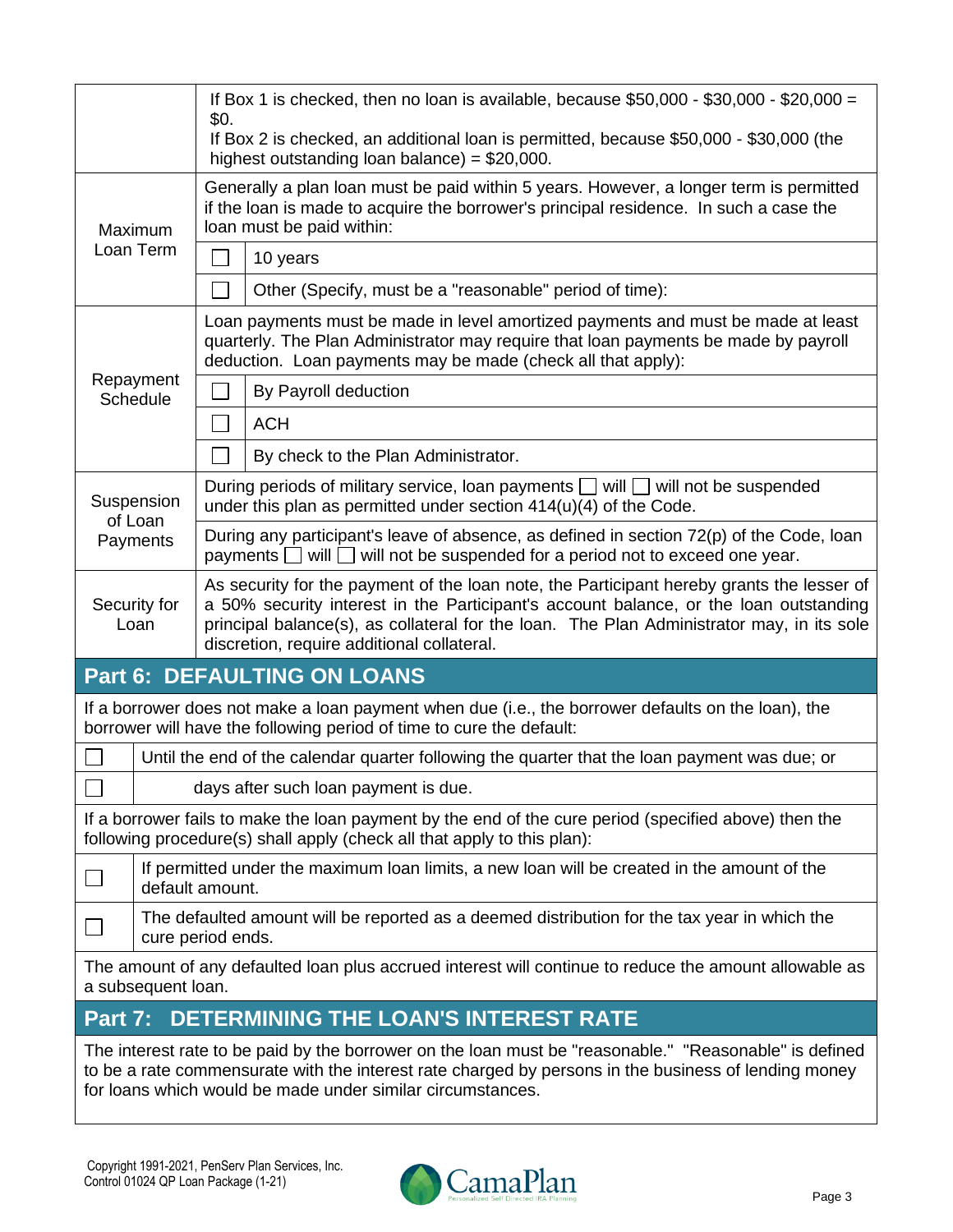| The Plan Administrator shall determine a reasonable rate of interest by:                                                                                                                                                                                                                                                              |                                                                                                                                                                                                                                                                                                                                                                                                                                                                                                                                                                                                                                                                                   |                                                                                                                                                                                                                                                                                                  |                                                                                                                 |  |  |
|---------------------------------------------------------------------------------------------------------------------------------------------------------------------------------------------------------------------------------------------------------------------------------------------------------------------------------------|-----------------------------------------------------------------------------------------------------------------------------------------------------------------------------------------------------------------------------------------------------------------------------------------------------------------------------------------------------------------------------------------------------------------------------------------------------------------------------------------------------------------------------------------------------------------------------------------------------------------------------------------------------------------------------------|--------------------------------------------------------------------------------------------------------------------------------------------------------------------------------------------------------------------------------------------------------------------------------------------------|-----------------------------------------------------------------------------------------------------------------|--|--|
|                                                                                                                                                                                                                                                                                                                                       |                                                                                                                                                                                                                                                                                                                                                                                                                                                                                                                                                                                                                                                                                   | Ascertaining the rates being charged for similar loans by at least two financial institutions or<br>other firms in the same geographic area who are in the business of lending money;                                                                                                            |                                                                                                                 |  |  |
|                                                                                                                                                                                                                                                                                                                                       |                                                                                                                                                                                                                                                                                                                                                                                                                                                                                                                                                                                                                                                                                   | $\%$<br>Using the Prime Rate plus                                                                                                                                                                                                                                                                |                                                                                                                 |  |  |
|                                                                                                                                                                                                                                                                                                                                       |                                                                                                                                                                                                                                                                                                                                                                                                                                                                                                                                                                                                                                                                                   | Other (Describe):                                                                                                                                                                                                                                                                                |                                                                                                                 |  |  |
| This process shall be used in determining rates on each day a plan loan is granted. If the loan is<br>renewed, extended, or renegotiated, the interest rate charged for the renewal period must be<br>"reasonable" under the economic conditions prevailing at the time of the renewal.<br>The interest rate used shall be compounded |                                                                                                                                                                                                                                                                                                                                                                                                                                                                                                                                                                                                                                                                                   |                                                                                                                                                                                                                                                                                                  |                                                                                                                 |  |  |
|                                                                                                                                                                                                                                                                                                                                       |                                                                                                                                                                                                                                                                                                                                                                                                                                                                                                                                                                                                                                                                                   |                                                                                                                                                                                                                                                                                                  | <b>Part 8: MISCELLANEOUS</b>                                                                                    |  |  |
|                                                                                                                                                                                                                                                                                                                                       | Prepayment                                                                                                                                                                                                                                                                                                                                                                                                                                                                                                                                                                                                                                                                        | The loan may be prepaid in full without penalty at any time. Partial prepayments are<br>also acceptable. Partial prepayments will be credited to principal, and installments shall<br>continue as scheduled. In the event of a partial prepayment, no reamortization of the<br>loan shall occur. |                                                                                                                 |  |  |
|                                                                                                                                                                                                                                                                                                                                       | Loan                                                                                                                                                                                                                                                                                                                                                                                                                                                                                                                                                                                                                                                                              |                                                                                                                                                                                                                                                                                                  | Any expenses incurred in the making, administering or maintaining a participant's loan<br>shall be: (check one) |  |  |
|                                                                                                                                                                                                                                                                                                                                       | <b>Expenses</b>                                                                                                                                                                                                                                                                                                                                                                                                                                                                                                                                                                                                                                                                   |                                                                                                                                                                                                                                                                                                  | deducted from such Participant's Account under the Plan;                                                        |  |  |
|                                                                                                                                                                                                                                                                                                                                       |                                                                                                                                                                                                                                                                                                                                                                                                                                                                                                                                                                                                                                                                                   |                                                                                                                                                                                                                                                                                                  | paid by the Participant.                                                                                        |  |  |
|                                                                                                                                                                                                                                                                                                                                       | Refinancing<br>of Loans                                                                                                                                                                                                                                                                                                                                                                                                                                                                                                                                                                                                                                                           | Refinanced loans $\Box$ are $\Box$ are not permitted.                                                                                                                                                                                                                                            |                                                                                                                 |  |  |
|                                                                                                                                                                                                                                                                                                                                       | In the event the Borrower dies, unless otherwise directed in writing by the Borrower, the<br>loan note shall be treated as an asset of the plan. A Beneficiary shall therefore be<br>responsible for the remaining loan payments, and shall be treated as the Borrower with<br>Death of<br>respect to all of the rules and policies hereunder. The Beneficiary may "disclaim" the<br><b>Borrower</b><br>portion of the assets attributable to the loan, by providing a Qualified Disclaimer<br>described in section 2518 of the Code. In such a case, the loan note, or if less, any<br>portion of the loan disclaimed, shall be treated as an asset of the Participant's estate. |                                                                                                                                                                                                                                                                                                  |                                                                                                                 |  |  |

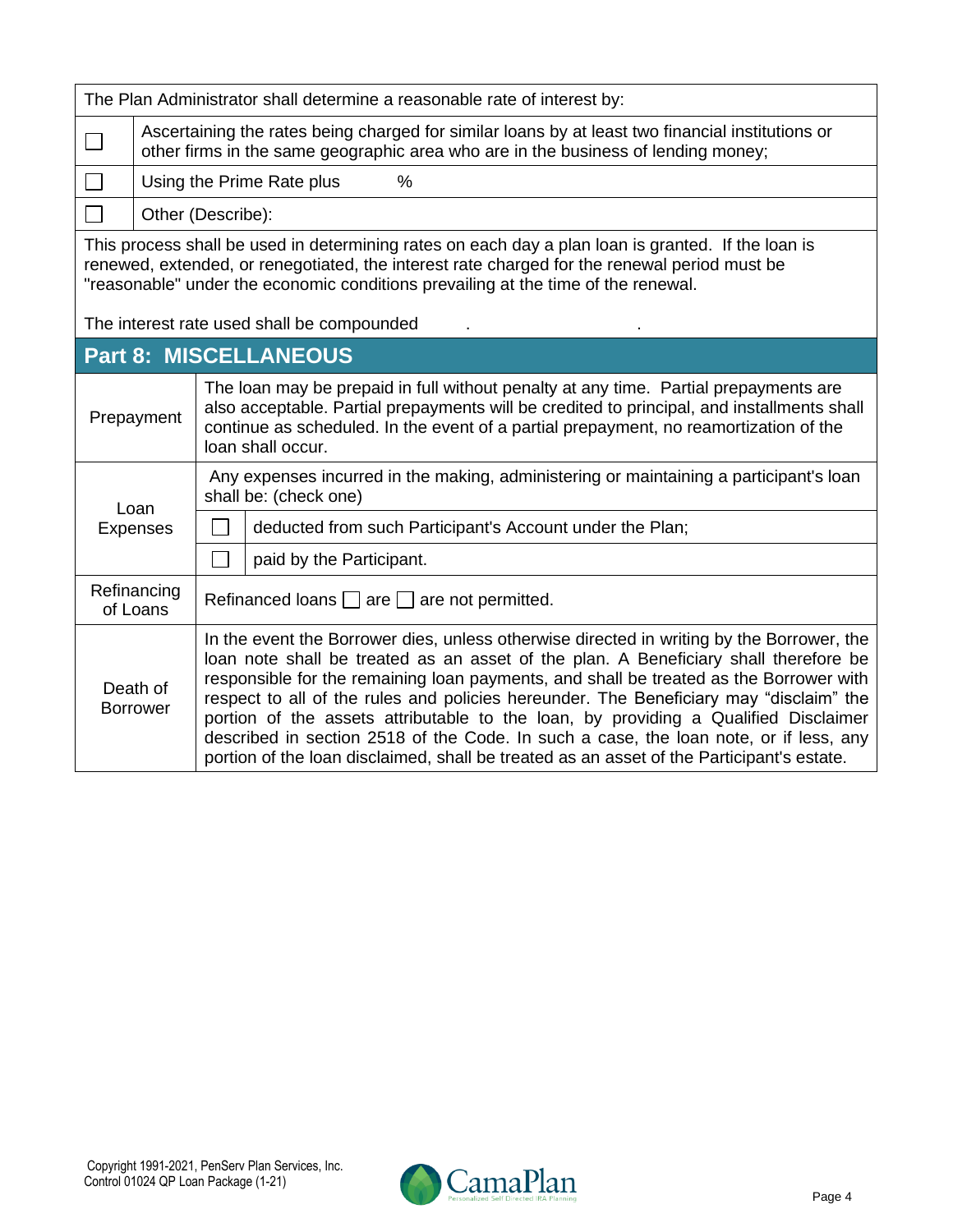| <b>EXHIBIT A: Qualified Plan Loan Worksheet</b>                                                                                                    |                           |  |  |  |  |
|----------------------------------------------------------------------------------------------------------------------------------------------------|---------------------------|--|--|--|--|
| 1. \$50,000                                                                                                                                        | \$50,000                  |  |  |  |  |
| 2. Enter the highest outstanding loan balance during<br>previous 1 year period                                                                     | \$                        |  |  |  |  |
| 3. Enter the amount of any unpaid defaulted loans plus<br>accrued interest                                                                         | \$                        |  |  |  |  |
| 4. Add lines (2) and (3), enter sum.                                                                                                               | \$                        |  |  |  |  |
| 5. Enter current outstanding loan balance on date new<br>loan is requested.                                                                        | \$                        |  |  |  |  |
| 6. Subtract line (5) from line (4)                                                                                                                 | $\boldsymbol{\mathsf{S}}$ |  |  |  |  |
| 7. Enter current outstanding loan balance on date new<br>loan is requested.                                                                        | $\boldsymbol{\mathsf{S}}$ |  |  |  |  |
| 8. Add Lines (6) and (7), enter sum                                                                                                                | \$                        |  |  |  |  |
| 9. Subtract line (8) from line (1), enter result                                                                                                   | \$                        |  |  |  |  |
| 10. Enter total vested account balance, including the value<br>of any outstanding loans                                                            | \$                        |  |  |  |  |
| 11. Enter 50% of Participant's vested plan balance (50%<br>of line 10)                                                                             | \$                        |  |  |  |  |
| 12. Subtract line (5) from line (11), enter result.                                                                                                | \$                        |  |  |  |  |
| 13. Enter lesser of line (9) or line (12)                                                                                                          | \$                        |  |  |  |  |
| <b>Amount from Line 13:</b><br>THIS IS THE ALLOWABLE LOAN AMOUNT<br><b>AVAILABLE TO PARTICIPANT, WITHOUT</b><br>TRIGGERING A TAXABLE DISTRIBUTION. | \$                        |  |  |  |  |

Notes:

- Lines 2, 3 and 7 include the value of deemed distributions of defaulted loans.
- The 1 year period referred to in Line 2 ends on the day before the new loan is to be made.
- Refinanced Loans that extend the original loan due date are treated as new loans and must satisfy the rules outlined on this worksheet.

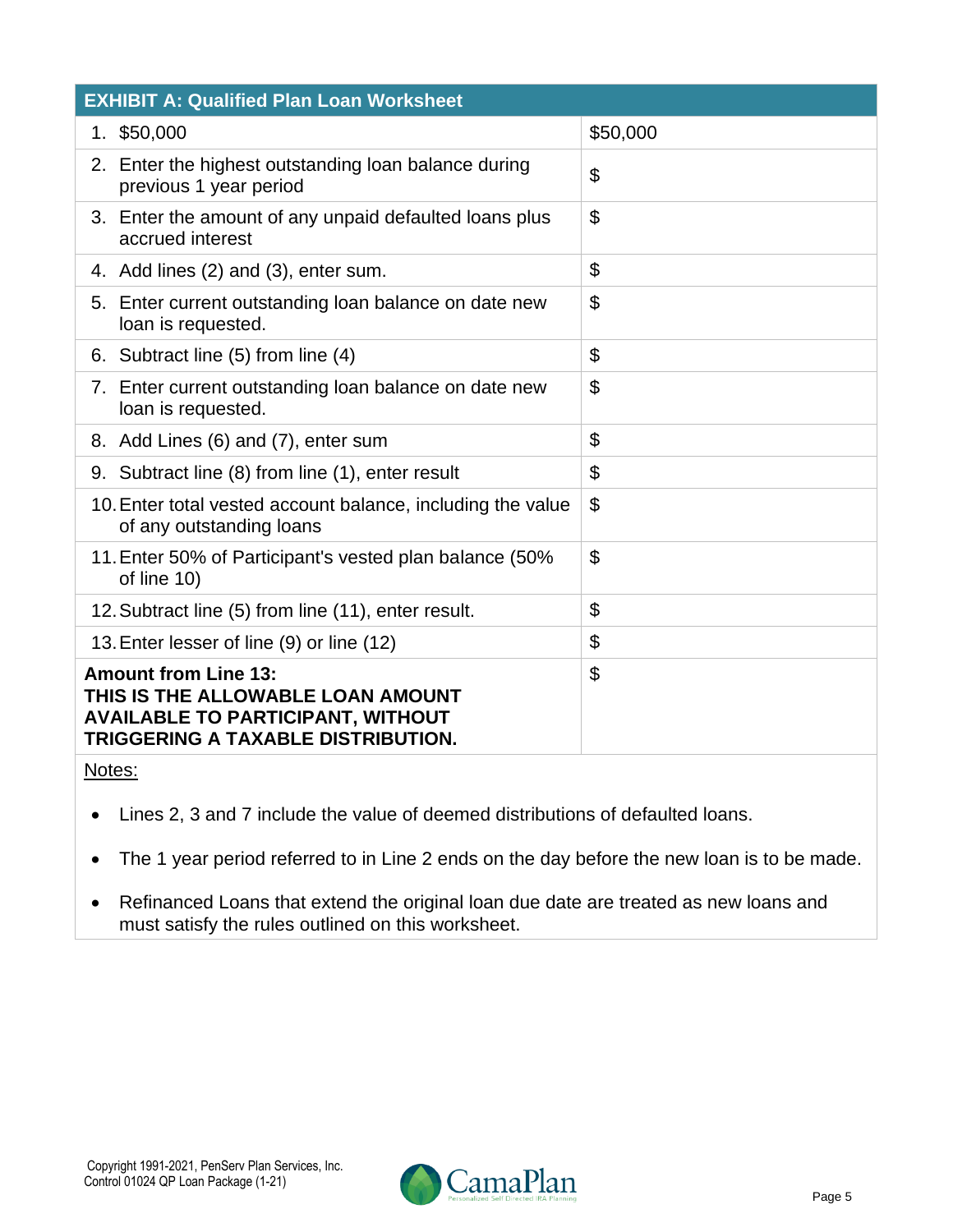| <b>EXHIBIT B: Loan Worksheet - Alternative Rule</b>                                                                                                                                                                                |                           |  |  |  |
|------------------------------------------------------------------------------------------------------------------------------------------------------------------------------------------------------------------------------------|---------------------------|--|--|--|
| 1. \$50,000                                                                                                                                                                                                                        | \$50,000                  |  |  |  |
| 2. Enter the single highest outstanding loan balance<br>during previous 1 year period                                                                                                                                              | $\boldsymbol{\mathsf{S}}$ |  |  |  |
| 3. Enter the amount of any unpaid defaulted loans plus<br>accrued interest                                                                                                                                                         | $\mathbf{\$}$             |  |  |  |
| 4. Add lines (2) and (3), enter sum.                                                                                                                                                                                               | \$                        |  |  |  |
| 5. Enter current outstanding loan balance on date new<br>loan is requested.                                                                                                                                                        | \$                        |  |  |  |
| 6. Subtract line (5) from line (4)                                                                                                                                                                                                 | $\boldsymbol{\mathsf{S}}$ |  |  |  |
| 7. Enter current outstanding loan balance on date new<br>loan is requested.                                                                                                                                                        | $\boldsymbol{\mathsf{S}}$ |  |  |  |
| 8. Add Lines (6) and (7), enter sum                                                                                                                                                                                                | \$                        |  |  |  |
| 9. Subtract line (8) from line (1), enter result                                                                                                                                                                                   | \$                        |  |  |  |
| 10. Enter total vested account balance, including the value<br>of any outstanding loans                                                                                                                                            | $\boldsymbol{\mathsf{S}}$ |  |  |  |
| 11. Enter 50% of Participant's vested plan balance (50%<br>of line 10)                                                                                                                                                             | $\boldsymbol{\mathsf{S}}$ |  |  |  |
| 12. Subtract line (5) from line (11), enter result.                                                                                                                                                                                | \$                        |  |  |  |
| 13. Enter lesser of line (9) or line (12)                                                                                                                                                                                          | \$                        |  |  |  |
| <b>Amount from Line 13:</b><br><b>THIS</b><br><b>THE</b><br><b>ALLOWABLE</b><br><b>LOAN</b><br><b>AMOUNT</b><br>IS<br><b>AVAILABLE</b><br>PARTICIPANT,<br><b>TO</b><br><b>WITHOUT</b><br><b>TRIGGERING A TAXABLE DISTRIBUTION.</b> | \$                        |  |  |  |

- Notes:
- Lines 2, 3 and 7 include the value of deemed distributions of defaulted loans.
- The 1 year period referred to in Line 2 ends on the day before the new loan is to be made.
- Refinanced Loans that extend the original loan due date are treated as new loans and must satisfy the rules outlined on this worksheet.

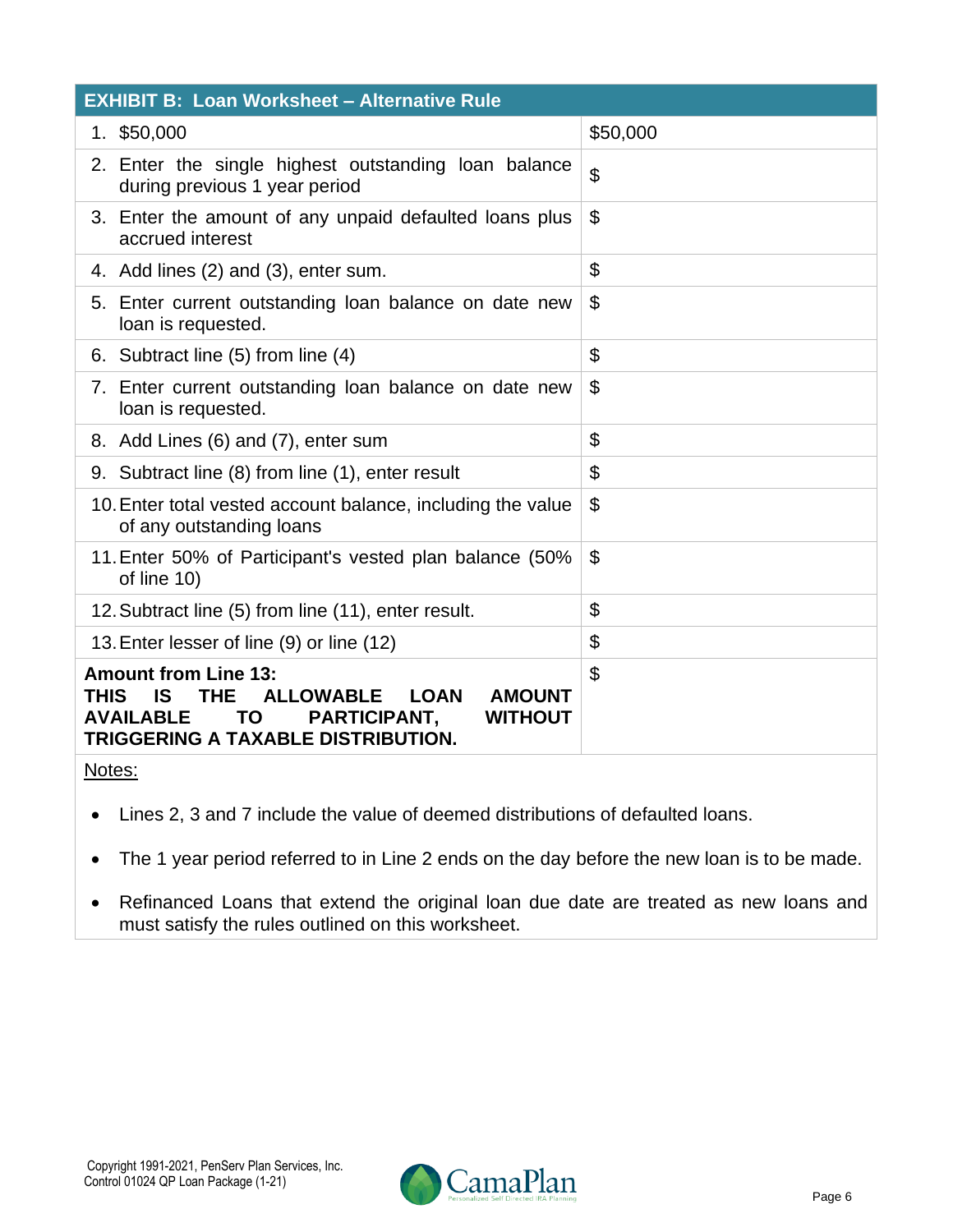## **LOAN FORMS**

Note: You should check with your legal counsel to make sure that these documents are complete and accurate in your situation.

If either credit worthiness or financial need is a factor to be considered in determining whether to make loans, then the Plan Loan Application must be modified to request detailed financial information.

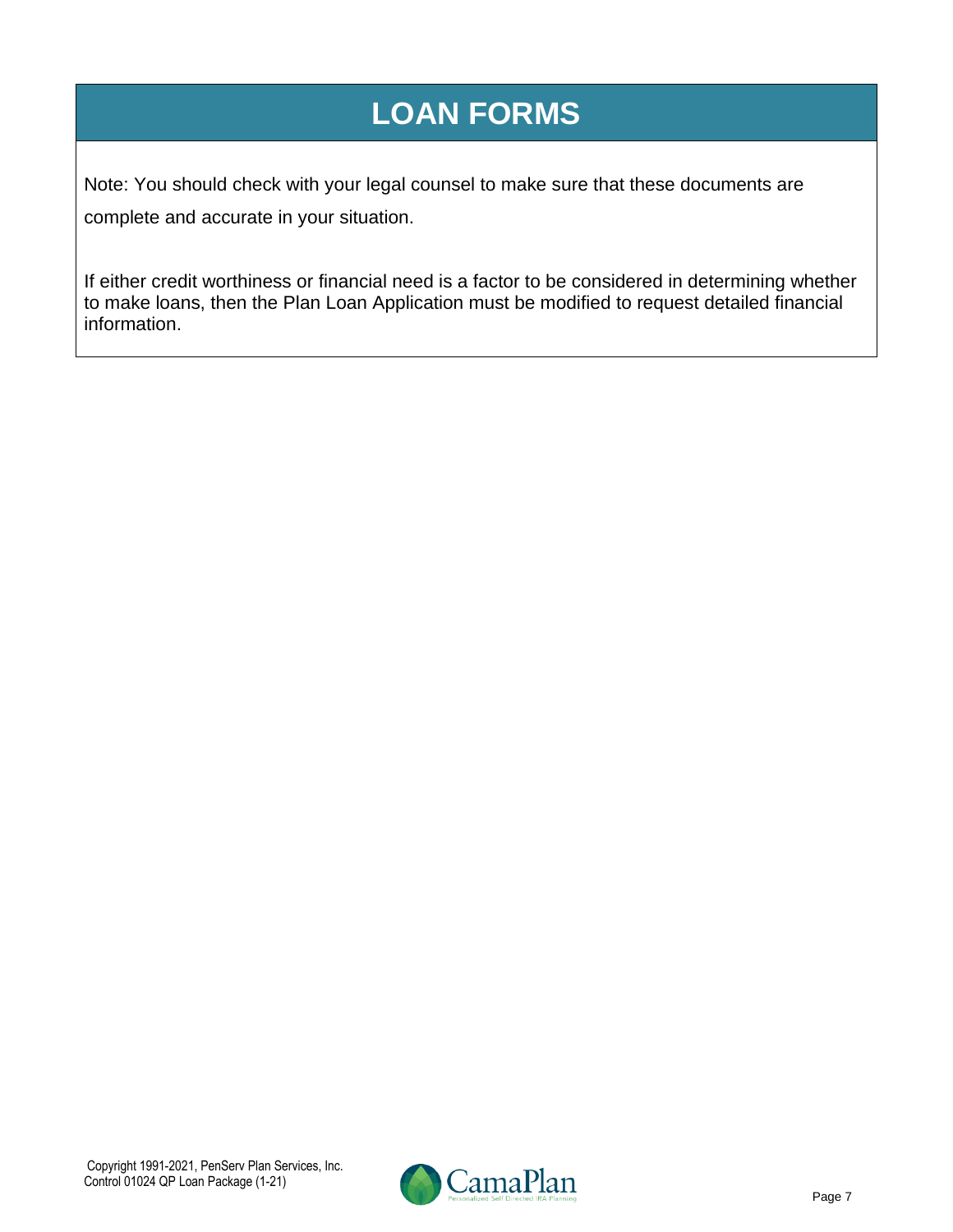## **QUALIFIED LOAN APPLICATION**

| <b>PLAN INFORMATION</b>                                                                                                                                                                                                                                                                                                                                                                                                                                                                                                                                                                                         |                                                                                                                                                                                                                                                                                                                                                                                                                        |                                                                                                           |  |  |
|-----------------------------------------------------------------------------------------------------------------------------------------------------------------------------------------------------------------------------------------------------------------------------------------------------------------------------------------------------------------------------------------------------------------------------------------------------------------------------------------------------------------------------------------------------------------------------------------------------------------|------------------------------------------------------------------------------------------------------------------------------------------------------------------------------------------------------------------------------------------------------------------------------------------------------------------------------------------------------------------------------------------------------------------------|-----------------------------------------------------------------------------------------------------------|--|--|
| <b>Employer Name</b>                                                                                                                                                                                                                                                                                                                                                                                                                                                                                                                                                                                            |                                                                                                                                                                                                                                                                                                                                                                                                                        |                                                                                                           |  |  |
|                                                                                                                                                                                                                                                                                                                                                                                                                                                                                                                                                                                                                 | Name of Plan                                                                                                                                                                                                                                                                                                                                                                                                           |                                                                                                           |  |  |
|                                                                                                                                                                                                                                                                                                                                                                                                                                                                                                                                                                                                                 | Participates in other plan $\Box$ Yes; or $\Box$ No. If Yes, name of other plan                                                                                                                                                                                                                                                                                                                                        |                                                                                                           |  |  |
|                                                                                                                                                                                                                                                                                                                                                                                                                                                                                                                                                                                                                 | <b>PARTICIPANT INFORMATION</b>                                                                                                                                                                                                                                                                                                                                                                                         |                                                                                                           |  |  |
|                                                                                                                                                                                                                                                                                                                                                                                                                                                                                                                                                                                                                 | Name of Participant<br><b>Social Security Number</b>                                                                                                                                                                                                                                                                                                                                                                   |                                                                                                           |  |  |
| Address                                                                                                                                                                                                                                                                                                                                                                                                                                                                                                                                                                                                         |                                                                                                                                                                                                                                                                                                                                                                                                                        |                                                                                                           |  |  |
|                                                                                                                                                                                                                                                                                                                                                                                                                                                                                                                                                                                                                 | <b>Business Phone</b>                                                                                                                                                                                                                                                                                                                                                                                                  | Phone                                                                                                     |  |  |
| Email                                                                                                                                                                                                                                                                                                                                                                                                                                                                                                                                                                                                           |                                                                                                                                                                                                                                                                                                                                                                                                                        | Date of Birth                                                                                             |  |  |
|                                                                                                                                                                                                                                                                                                                                                                                                                                                                                                                                                                                                                 | <b>REQUEST FOR LOAN</b>                                                                                                                                                                                                                                                                                                                                                                                                |                                                                                                           |  |  |
|                                                                                                                                                                                                                                                                                                                                                                                                                                                                                                                                                                                                                 | qualified plan.                                                                                                                                                                                                                                                                                                                                                                                                        | I hereby apply for a loan in the amount of \$______ from the current vested value in the above referenced |  |  |
| If multiple accounts or investments are involved, please specify the accounts or investments from which<br>this loan amount should be taken:                                                                                                                                                                                                                                                                                                                                                                                                                                                                    |                                                                                                                                                                                                                                                                                                                                                                                                                        |                                                                                                           |  |  |
|                                                                                                                                                                                                                                                                                                                                                                                                                                                                                                                                                                                                                 |                                                                                                                                                                                                                                                                                                                                                                                                                        |                                                                                                           |  |  |
| PLEASE NOTE: If the balance in your account has decreased between the date on the paperwork and<br>the date returned, the amount you receive may be less than requested.                                                                                                                                                                                                                                                                                                                                                                                                                                        |                                                                                                                                                                                                                                                                                                                                                                                                                        |                                                                                                           |  |  |
|                                                                                                                                                                                                                                                                                                                                                                                                                                                                                                                                                                                                                 | <b>PURPOSE OF LOAN</b>                                                                                                                                                                                                                                                                                                                                                                                                 |                                                                                                           |  |  |
|                                                                                                                                                                                                                                                                                                                                                                                                                                                                                                                                                                                                                 | Select one:                                                                                                                                                                                                                                                                                                                                                                                                            |                                                                                                           |  |  |
|                                                                                                                                                                                                                                                                                                                                                                                                                                                                                                                                                                                                                 | Principal Residence Purchase (Repayment period will not exceed                                                                                                                                                                                                                                                                                                                                                         | years).                                                                                                   |  |  |
|                                                                                                                                                                                                                                                                                                                                                                                                                                                                                                                                                                                                                 | Other (Repayment period may not exceed 5 years).                                                                                                                                                                                                                                                                                                                                                                       |                                                                                                           |  |  |
| If Principal Residence Purchase is selected for the purpose of the loan, then the following condition must<br>be met if loan repayment period is to exceed 5 years. The proceeds of the loan must be applied toward<br>acquiring or constructing any house, apartment, condominium, or mobile home (not used on a transient<br>basis) which is used or is to be used within a reasonable time as a principal residence of the participant.<br>The determination as to whether a dwelling is to be used as a principal residence of the participant is to<br>be determined at the time the loan is entered into. |                                                                                                                                                                                                                                                                                                                                                                                                                        |                                                                                                           |  |  |
| <b>REPAYMENT OF LOAN</b>                                                                                                                                                                                                                                                                                                                                                                                                                                                                                                                                                                                        |                                                                                                                                                                                                                                                                                                                                                                                                                        |                                                                                                           |  |  |
| Select one:                                                                                                                                                                                                                                                                                                                                                                                                                                                                                                                                                                                                     |                                                                                                                                                                                                                                                                                                                                                                                                                        |                                                                                                           |  |  |
|                                                                                                                                                                                                                                                                                                                                                                                                                                                                                                                                                                                                                 | My loan is to be repaid in $\frac{1}{\sqrt{1-\frac{1}{\sqrt{1-\frac{1}{\sqrt{1-\frac{1}{\sqrt{1-\frac{1}{\sqrt{1-\frac{1}{\sqrt{1-\frac{1}{\sqrt{1-\frac{1}{\sqrt{1-\frac{1}{\sqrt{1-\frac{1}{\sqrt{1-\frac{1}{\sqrt{1-\frac{1}{\sqrt{1-\frac{1}{\sqrt{1-\frac{1}{\sqrt{1-\frac{1}{\sqrt{1-\frac{1}{\sqrt{1-\frac{1}{\sqrt{1-\frac{1}{\sqrt{1-\frac{1}{\sqrt{1-\frac{1}{\sqrt{1-\frac{1}{\sqrt{1-\frac{1$<br>payments; |                                                                                                           |  |  |
|                                                                                                                                                                                                                                                                                                                                                                                                                                                                                                                                                                                                                 | Please deduct $\frac{1}{2}$ per $\Box$ pay period; $\Box$ other: ______, until my loan principal and interest is<br>repaid.                                                                                                                                                                                                                                                                                            |                                                                                                           |  |  |

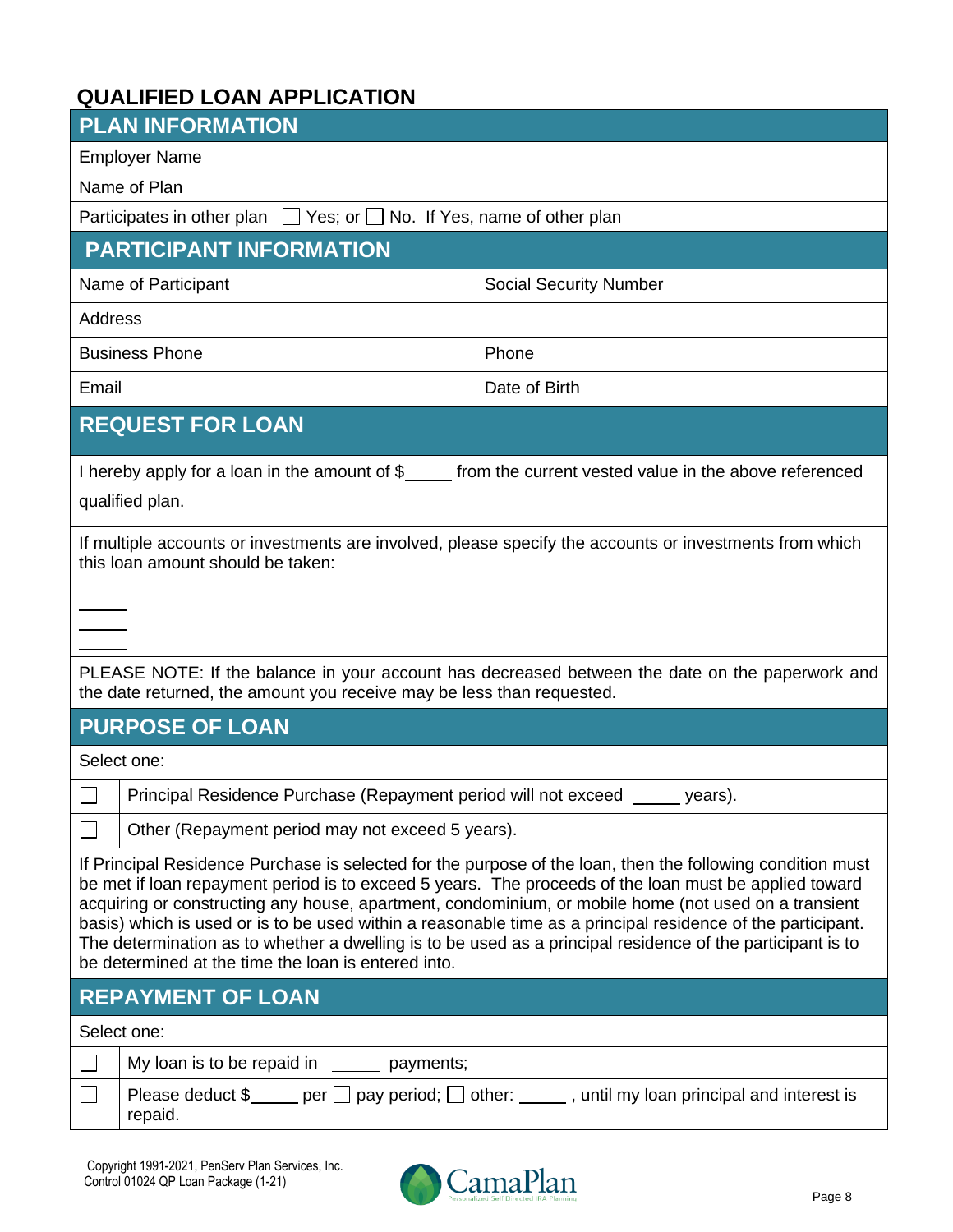| <b>Highly Compensated</b>                                                                                                                                                                                                                                                                                                                                                                                                                           | Yes                                                                                                                                                                                                               | <b>No</b>                   |      |  |
|-----------------------------------------------------------------------------------------------------------------------------------------------------------------------------------------------------------------------------------------------------------------------------------------------------------------------------------------------------------------------------------------------------------------------------------------------------|-------------------------------------------------------------------------------------------------------------------------------------------------------------------------------------------------------------------|-----------------------------|------|--|
| Key-Employee                                                                                                                                                                                                                                                                                                                                                                                                                                        | Yes                                                                                                                                                                                                               | <b>No</b><br>$\blacksquare$ |      |  |
|                                                                                                                                                                                                                                                                                                                                                                                                                                                     | Hourly (non-exempt)                                                                                                                                                                                               | Salaried (exempt)           |      |  |
| <b>Job Category</b>                                                                                                                                                                                                                                                                                                                                                                                                                                 | <b>Sales</b>                                                                                                                                                                                                      | Other (specify)             |      |  |
| <b>BORROWER'S ACKNOWLEDGEMENT</b>                                                                                                                                                                                                                                                                                                                                                                                                                   |                                                                                                                                                                                                                   |                             |      |  |
| monthly payments are not made on a timely basis.                                                                                                                                                                                                                                                                                                                                                                                                    | I, the undersigned borrower, certify that I have read and understood the Participant Loan Rules outlined<br>in the Employer's Loan Policies and Procedures. I assume all responsibilities for tax consequences if |                             |      |  |
| <b>Signature of Participant</b><br>Date:                                                                                                                                                                                                                                                                                                                                                                                                            |                                                                                                                                                                                                                   |                             |      |  |
| <b>SPOUSAL CONSENT</b>                                                                                                                                                                                                                                                                                                                                                                                                                              |                                                                                                                                                                                                                   |                             |      |  |
| I hereby consent to the making of a loan by the Plan to my spouse and to my spouse's pledge and<br>assignment of a portion of his/her vested account balance as security for the loan by signing the<br>foregoing Plan Loan Note and Security Agreement. I hereby acknowledge that I understand that the<br>effect of my consent may be to forfeit benefits that I might otherwise be entitled to receive, and that this<br>consent is irrevocable. |                                                                                                                                                                                                                   |                             |      |  |
| <b>Signature of Spouse</b>                                                                                                                                                                                                                                                                                                                                                                                                                          |                                                                                                                                                                                                                   |                             | Date |  |
| Plan Representative or Notary Public                                                                                                                                                                                                                                                                                                                                                                                                                |                                                                                                                                                                                                                   |                             | Date |  |
| <b>ADMINISTRATOR APPROVAL</b>                                                                                                                                                                                                                                                                                                                                                                                                                       |                                                                                                                                                                                                                   |                             |      |  |
|                                                                                                                                                                                                                                                                                                                                                                                                                                                     | Date                                                                                                                                                                                                              |                             |      |  |

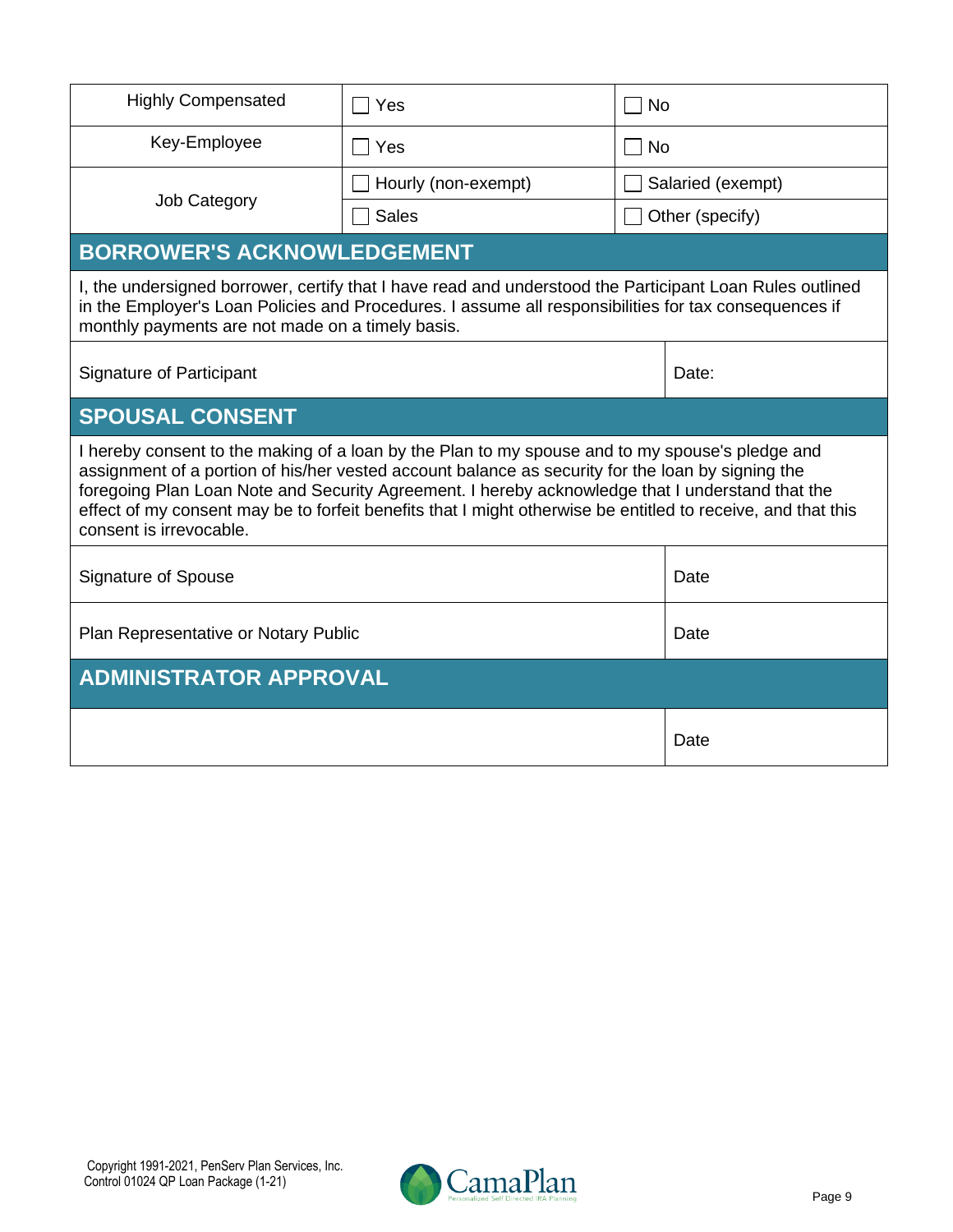## **PLAN LOAN NOTE AND SECURITY AGREEMENT**

| <b>LOAN INFORMATION</b>                                                                                                                                                                                                                                                                                                                                                                                                                                                                                                                                                                                                                                                                                                                    |  |
|--------------------------------------------------------------------------------------------------------------------------------------------------------------------------------------------------------------------------------------------------------------------------------------------------------------------------------------------------------------------------------------------------------------------------------------------------------------------------------------------------------------------------------------------------------------------------------------------------------------------------------------------------------------------------------------------------------------------------------------------|--|
| Date:                                                                                                                                                                                                                                                                                                                                                                                                                                                                                                                                                                                                                                                                                                                                      |  |
| Name of Plan:                                                                                                                                                                                                                                                                                                                                                                                                                                                                                                                                                                                                                                                                                                                              |  |
| <b>Employer Name:</b>                                                                                                                                                                                                                                                                                                                                                                                                                                                                                                                                                                                                                                                                                                                      |  |
| Name of Borrower:                                                                                                                                                                                                                                                                                                                                                                                                                                                                                                                                                                                                                                                                                                                          |  |
| Loan Number:                                                                                                                                                                                                                                                                                                                                                                                                                                                                                                                                                                                                                                                                                                                               |  |
| Principal Amount: \$                                                                                                                                                                                                                                                                                                                                                                                                                                                                                                                                                                                                                                                                                                                       |  |
|                                                                                                                                                                                                                                                                                                                                                                                                                                                                                                                                                                                                                                                                                                                                            |  |
| FOR VALUE RECEIVED, the undersigned hereby promises to pay to the order of the Trustee of the<br>above referenced plan (the "Plan"), the principal amount of ______DOLLARS (\$____), plus interest at<br>the rate of $\_\_\_\%$ per $\_\$ annum; $\_\$ other $\_\_\_\$ , on the unpaid principal balance, subject to the<br>following conditions:                                                                                                                                                                                                                                                                                                                                                                                          |  |
| 1. The principal and interest shall be payable in _____ consecutive, equal installments of principal                                                                                                                                                                                                                                                                                                                                                                                                                                                                                                                                                                                                                                       |  |
| 2. All payments on this note shall be applied first to the payment of interest due hereunder and<br>second to the unpaid principal amount hereof.                                                                                                                                                                                                                                                                                                                                                                                                                                                                                                                                                                                          |  |
| 3. This agreement is being made pursuant to and shall be governed by the terms of the above<br>referenced Plan, and the written Plan Loan Policies and Procedures, which are hereby<br>incorporated herein by reference, and the determination of whether a failure to pay any installment<br>of the principal and interest when due in accordance with the terms of this Agreement constitutes<br>a default shall be determined according to the terms of the Plan.                                                                                                                                                                                                                                                                       |  |
| 4. Notwithstanding any provision of this Agreement to the contrary, the unpaid balance of principal<br>and interest of this Agreement shall become immediately due and payable on the earlier of (a):<br>5 years; or<br>Other (Specify term): _____                                                                                                                                                                                                                                                                                                                                                                                                                                                                                        |  |
| from the date of this Agreement, or (b) the date on which the undersigned ceases to be employed<br>by the Employer as defined in the above referenced Plan.                                                                                                                                                                                                                                                                                                                                                                                                                                                                                                                                                                                |  |
| The borrower hereby authorizes the Employer to deduct from his/her paycheck an amount not<br>5.<br>exceeding the installment payment stipulated in item (1) above beginning with the payroll period<br>following receipt of the loan. If the Borrower's pay period changes, the Plan Administrator may, at<br>his option, adjust the amount deducted accordingly so that proper repayment of the loan occurs;<br>however, the Plan Administrator may, at its option reamortize the loan over the remaining term<br>and adjust the amount withheld accordingly. The Employer may allow for loan payments to be<br>made directly by the Participant in lieu of payroll deduction pursuant to the Employer's Loan<br>Policies and Procedures. |  |
| In the event that the Borrower begins an approved leave of absence which does not last more<br>6.<br>than 12 months or any periodic payment is not made due to a temporary reduction in the amount<br>payable to the Borrower for a payroll period, the Plan Administrator may waive any payments due<br>during such leave of absence to the payment on the loan for such payroll period and reamortize<br>the loan over its remaining term. Borrower hereby authorizes the Employer to adjust the amount<br>to be deducted from his/her paychecks accordingly.                                                                                                                                                                            |  |

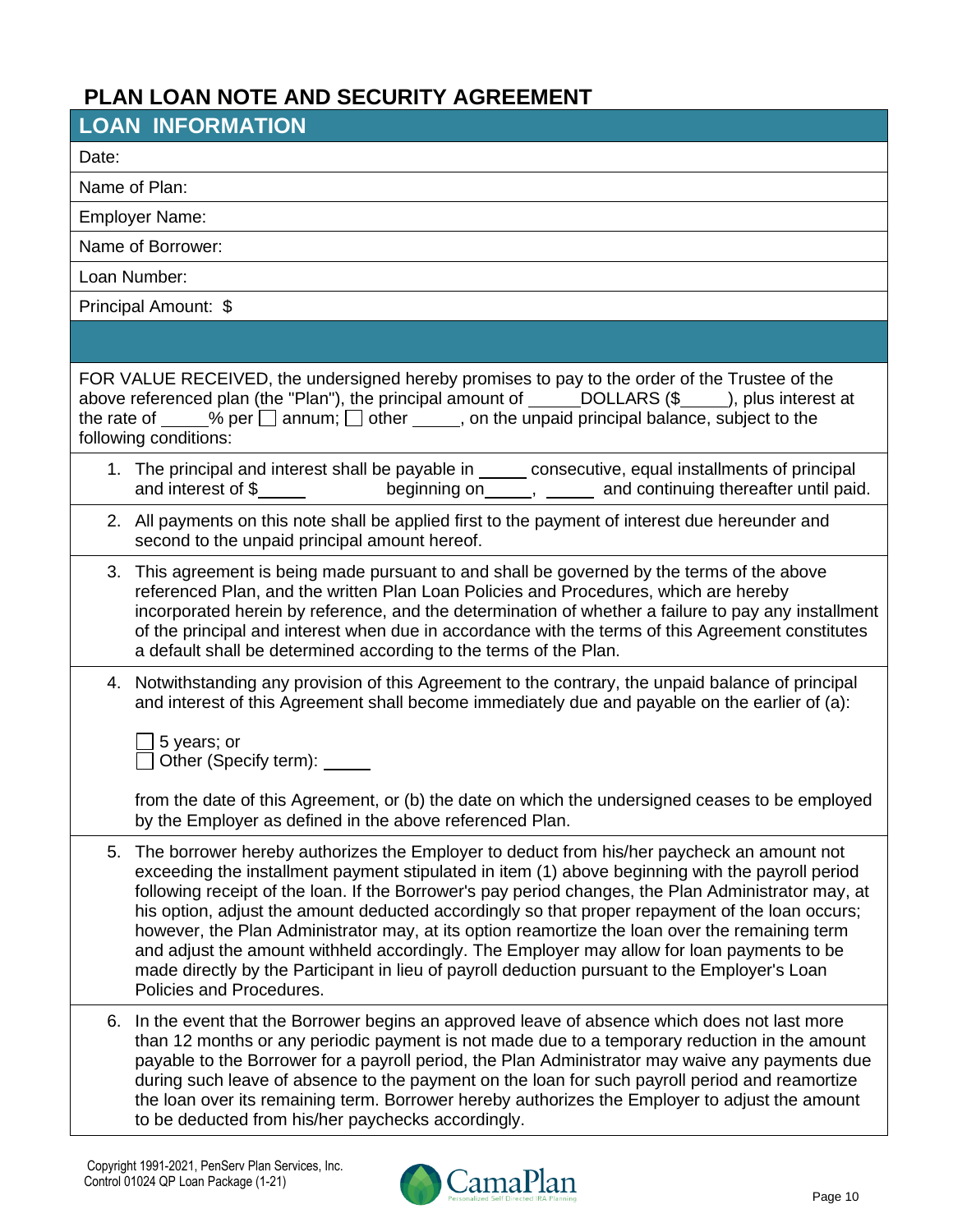| 7. The outstanding loan amount including any unpaid interest due on this loan may be prepaid in full |
|------------------------------------------------------------------------------------------------------|
| or in part at any time without incurring a prepayment penalty or charge. Partial prepayments will    |
| be credited to principal, and installments shall continue as scheduled. In the event of a partial    |
| prepayment, no reamortization of the loan shall occur.                                               |

- 8. In order to secure the prompt payment of this loan when it is due, either at its stated maturity date or by acceleration as a result of a default of the loan, the Borrower hereby pledges and grants a security interest (hereinafter referred to as "collateral") in his or her accrued nonforfeitable benefit under the Plan, plus all accruals and earnings thereon. The Plan's security interest in Borrower's accrued nonforfeitable benefit under the Plan shall at all times be equal to 100% of the unpaid principal balance of the loan together with interest accrued thereon, but no more than 50% of the nonforfeitable balance in the Participant's account. Upon payment in full of the loan, the Plan's security interest shall terminate without necessity of further authorization, approval, confirmation or consent.
- 9. In the event the Borrower fails to make an installment loan payment; dies; is no longer a party-ininterest; requests a distribution from the plan which would result in the amount of the outstanding loan balance exceeding the Borrower's nonforfeitable account balance under the Plan; the loan is not repaid at the maturity date of the loan; or any other reason that would cause the Plan Administrator to determine that the loan is otherwise in default, the Borrower shall have:

 $\Box$  until the end of the calendar quarter following the calendar quarter that the loan payment was due:

days; or  $\Box$  Other:  $\qquad$  ;

to cure the default.

If the Borrower fails to cure the default within such period, then the following procedure(s) shall apply (check all that apply under this plan):

 $\Box$ If permitted under the maximum loan limits, a new loan will be created in the amount of the default amount.

 $\Box$ The default amount will be reported as a deemed distribution for the tax year in which the cure period ends.

10. This Agreement shall be governed by, construed under, and enforced in accordance with the laws of to the extent not preempted by applicable federal law.

11. The undersigned hereby assigns to the Trustee of the Plan, as collateral to secure the payment of principal and interest due under this Note and Security Agreement his or her entire right, title and interest in and to such Plan not to exceed the security limitations.